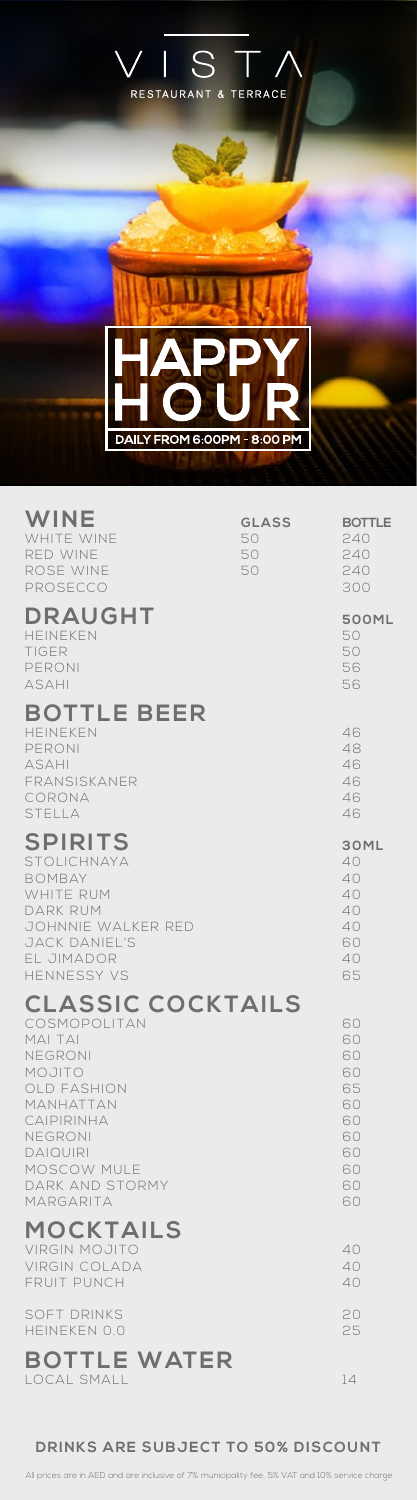

# ISTA RESTAURANT & TERRACE

**FOOD MENU**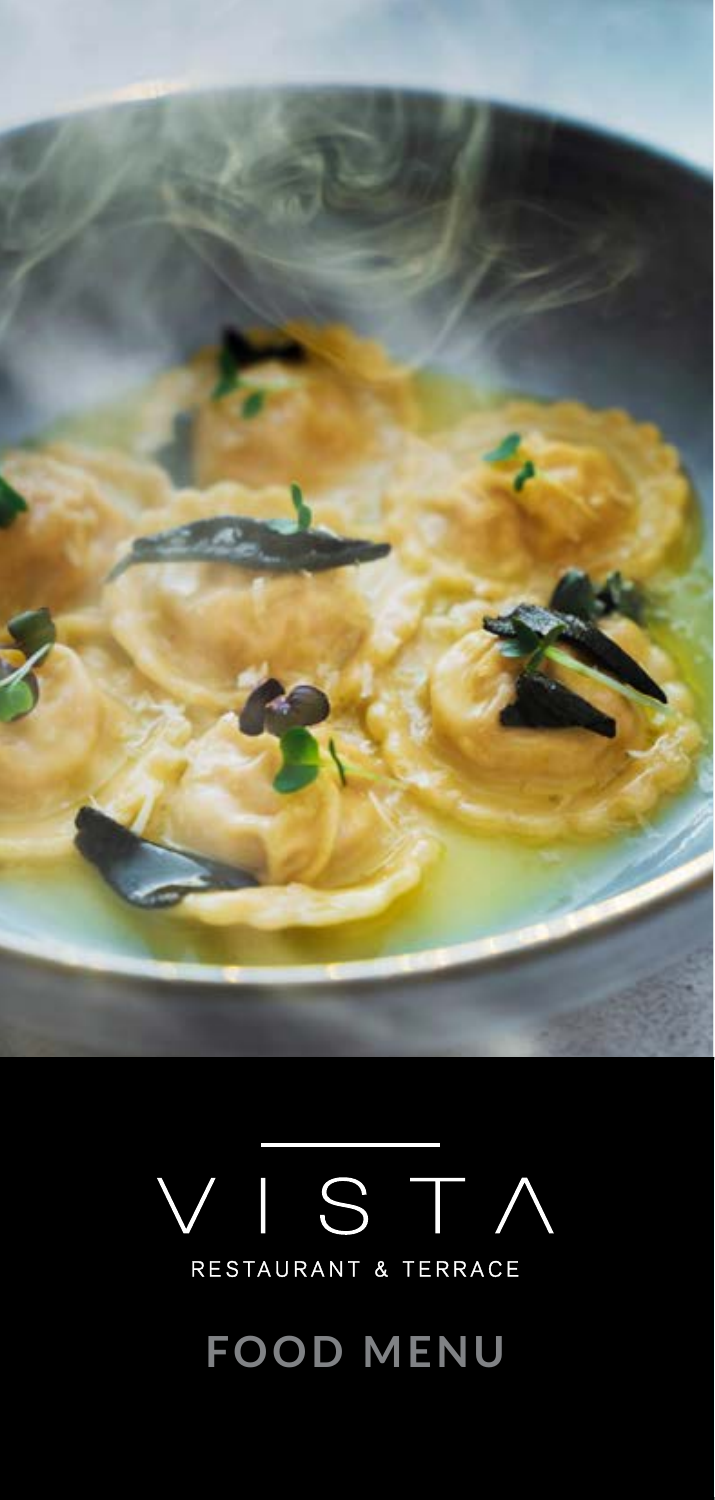### **SALADS AND STARTERS**

| <b>MIX SUSHI PLATTER</b> (G, D, Ss, So)<br>Crab explosion   torched salmon   shrimps tempura<br>California classic                       | 95 |
|------------------------------------------------------------------------------------------------------------------------------------------|----|
| <b>SASHIMI PLATTER (So)</b><br>Blue fin tuna   organic salmon                                                                            | 90 |
| <b>BEEF CARPACCIO (D)</b><br>Wagyu beef   capers   enoki   Parmesan   truffle pesto                                                      | 65 |
| <b>VISTA SALAD (D. N)</b><br>Grilled chicken   feta   rocca   pears   tomato<br>pine nuts   honey dressing                               | 55 |
| <b>VISTA BURRATA (D. V)</b><br>Stracciatella cheese   beef tomato   balsamic reduction<br>basil leaves   olive oil                       | 60 |
| <b>CLASSIC CAESAR SALAD(G, D, E)</b><br>Gem lettuce   croutons   Parmesan   smoked Caesar dressing<br>Add chicken: 20<br>Add shrimps: 20 | 45 |

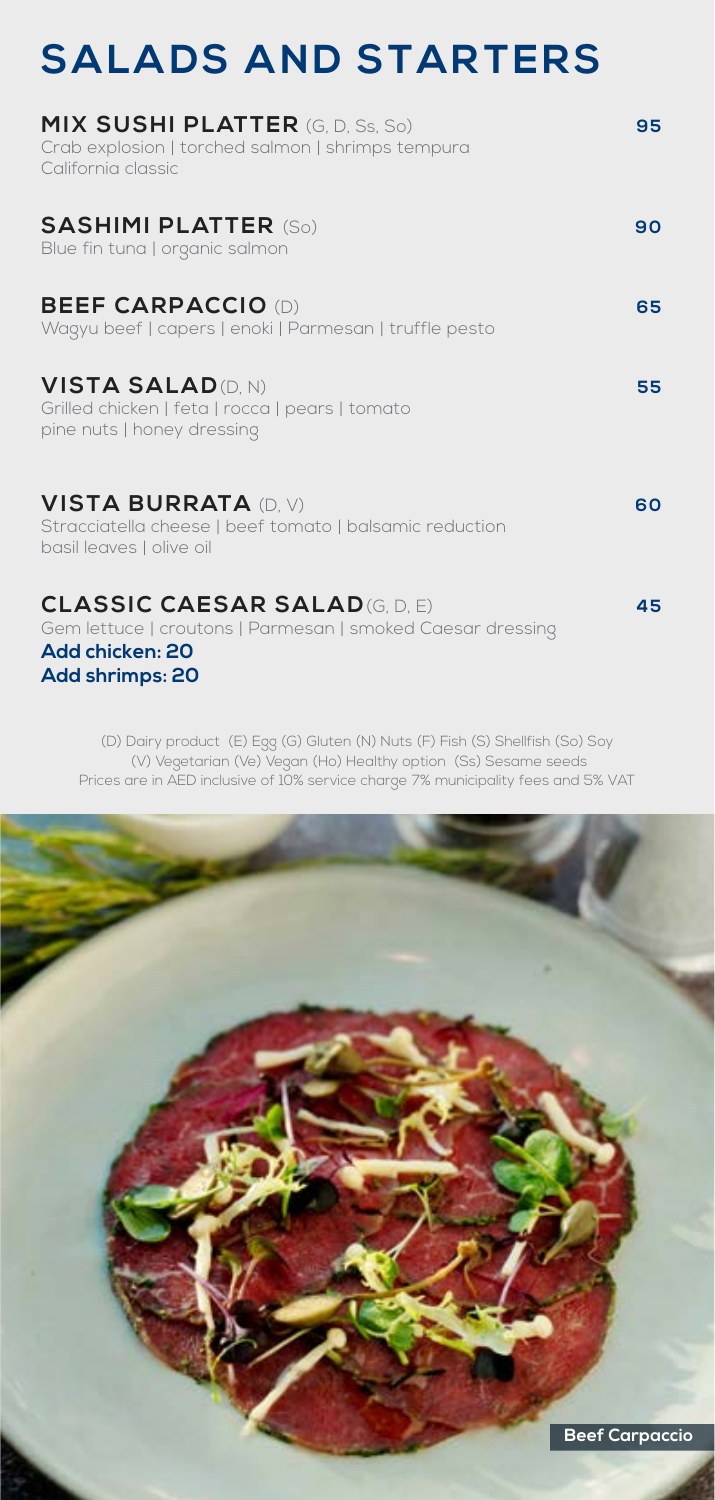

### **HOT APPETIZERS**

| <b>ASSORTED HOT MEZZEH(G, D, N, Ss)</b><br>Lamb kibbeh   cheese sambousek<br>spinach fatayer   tahini sauce                   | 55 |
|-------------------------------------------------------------------------------------------------------------------------------|----|
| <b>CRISPY CALAMARI (G.E)</b><br>Chimichurri mayo                                                                              | 60 |
| <b>WASABI PRAWN(G. S)</b><br>Mango coriander salsa                                                                            | 65 |
| <b>WAGYU BEEF SLIDERS</b> (G, D, E, Ss)<br>Wagyu beef   cheddar   brioche bun   fries<br>Two Sliders: 50<br>Three Sliders: 60 |    |
| <b>FRENCH FRIES SELECTION</b>                                                                                                 |    |

| Classic with mayonnaise (E)  | 35  |
|------------------------------|-----|
| Masala spices                | 40. |
| Truffle oil and Parmesan (D) | 45. |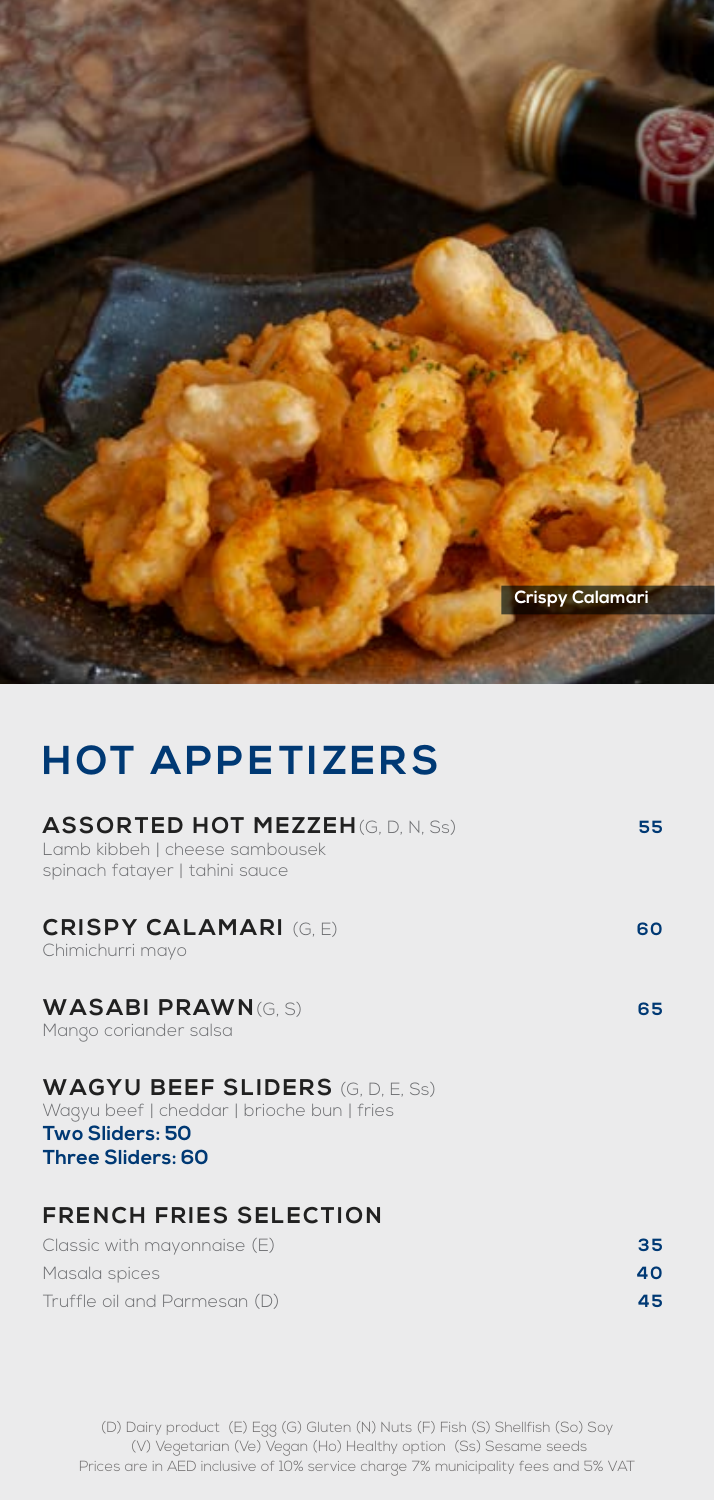## **PLANT BASED**

#### **VEGGIE PLATTER** (G) **45**

Truffle chickpeas | Puy lentils vegetable garden

### **FATTOUSH OUR WAY**(G, Ss) **50**

Seasonal vegetable | kale | sesame seeds sumac dressing

### **BEYOND BURGER** (G) **70**

100% plant based patty | vegan cheddar cheese lettuce salad | vegan cocktail sauce

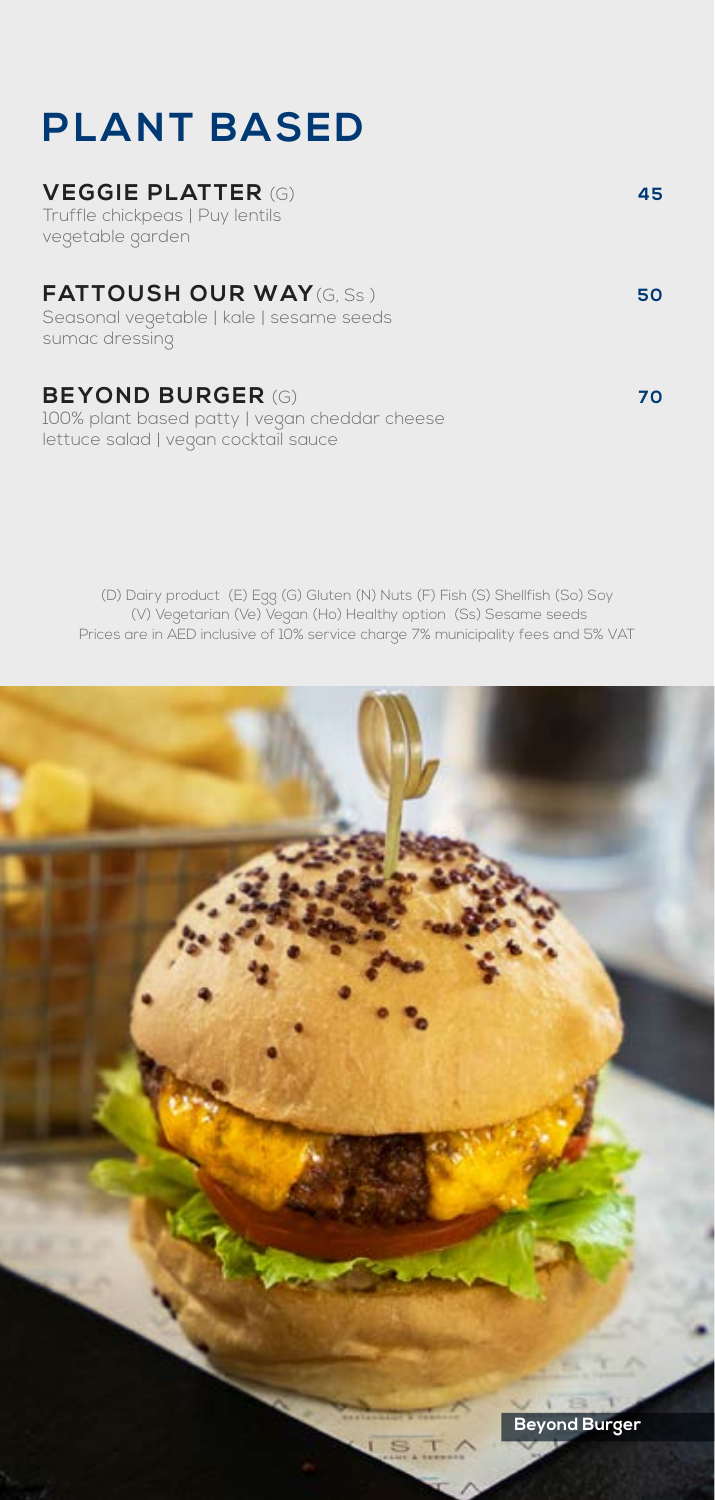

### **VISTA LOCAL SUSTAINABLE DISHES**

#### **UAE GARDEN SALAD 50**

Chery tomato, mix local lettuce, red Rambo radish, cucumber Butternut squash, pumpkin seeds and date vinaigrette All vegetables are sourced locally

#### **GRILLED BABY CHICKEN, LOCAL FARM 95**

Confit tomato and dehydrated sage Oyster mushroom jus All vegetables are sourced locally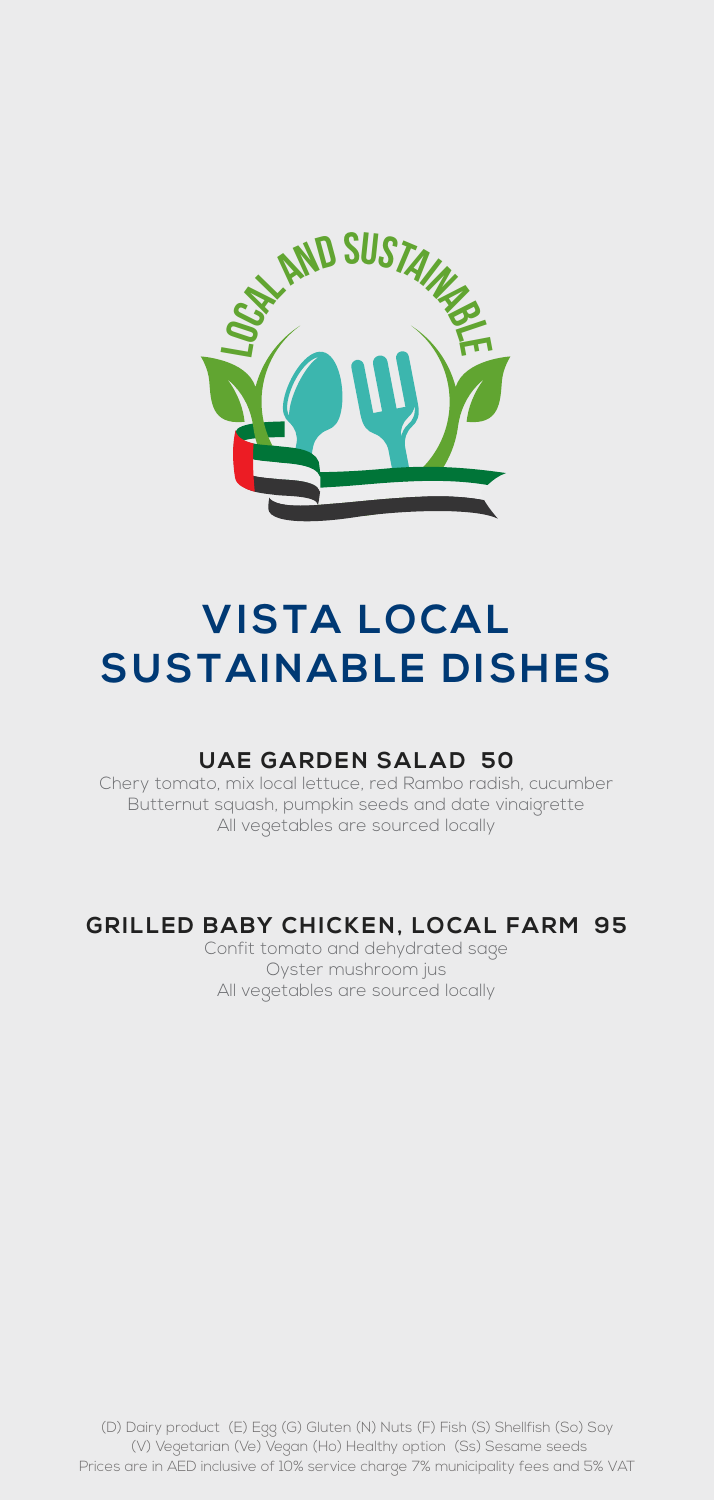## **PASTA & PIZZA**

| <b>GARDEN PIZZA (G, D, V)</b><br>Vista homemade pizza base with tomato sauce<br>zucchini   artichoke   mushroom   rocket leaves | 65 |
|---------------------------------------------------------------------------------------------------------------------------------|----|
| <b>FISHERMAN PIZZA (G.D.S)</b><br>Vista homemade pizza base with tomato sauce<br>shrimp   calamari   clams                      | 70 |
| <b>PENNE ARRABIATTA (G, D, V)</b><br>Spicy tomato sauce   basil   Parmesan                                                      | 65 |
| <b>FETTUCCINI AL FREDO</b> (G.D)<br>Chicken breast   button mushroom   cream   parsley                                          | 75 |
| <b>SPAGHETTI BOLOGNESE (D. G)</b><br>Fresh herbs   Parmesan                                                                     | 70 |
| <b>HOMEMADE RAVIOLI (G, D, E, N)</b><br>Ravioli filled with pumpkin and ricotta<br>sage butter   hazelnuts                      | 70 |
| <b>SHRIMPS SAFFRON RISOTTO (D. S)</b><br>Parmesan   Asian cress                                                                 | 80 |

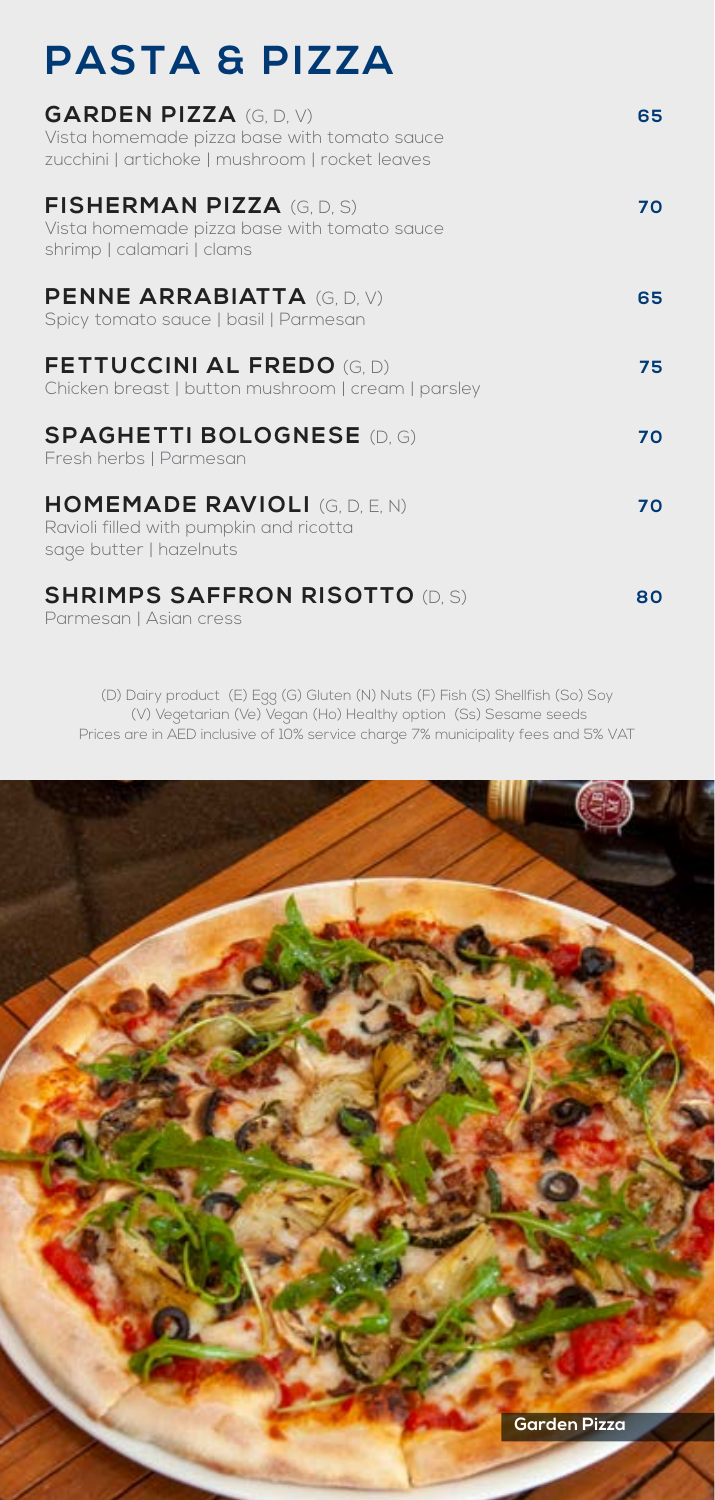

### **MAIN COURSES OUR CLASSICS**

#### **DUCK CONFIT** (D) **85**

Sautéed potatoes | green salad

| <b>NORWEGIAN SALMON FILLET (D. G. N)</b>            | 95 |
|-----------------------------------------------------|----|
| Pan seared Norwegian salmon fillet   pearl couscous |    |

summer vegetables | spinach | almond | dill sauce

#### **CLASSIC FAJITAS**

Guacamole | sour cream | tomato salsa | mini tortilla bread **Shrimps** (S, D, G) **70**<br>**Reef** (G, D) **70**<br>**Reef** (G, D) **70 Beef** (G, D) **Chicken** (D, G) **70**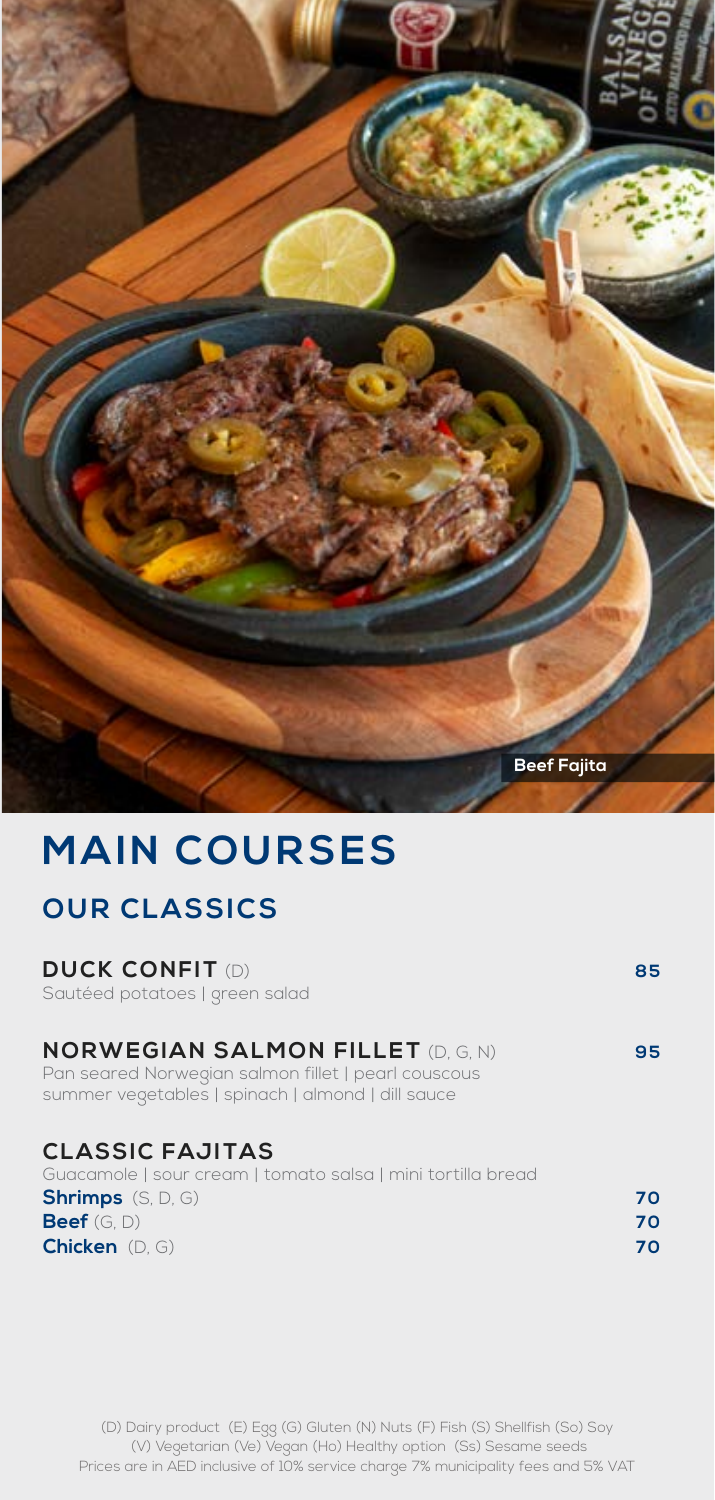

### **OUR PREMIUM SELECTION**

**Our premium selection was created with you in mind Choose your protein plus one side and one sauce**

| Gulf jumbo prawns   5 pieces                      | 130 |
|---------------------------------------------------|-----|
| Boneless free range baby chicken                  | 95  |
| Angus rib eye   280 grams   grain fed             | 170 |
| Australian lamb chops   4 pieces                  | 160 |
| Australian beef tenderloin   200 grams   150 days | 160 |

#### **SIDE DISHES**

| French fries (V)               | 20 |
|--------------------------------|----|
| Green salad (V)                | 20 |
| Mash potato(D.V)               | 20 |
| Sautéed Brussel sprouts (D, V) | 20 |
| Heirloom carrots (D)           | 25 |
| Creamy spinach (D, V)          | 20 |
|                                |    |

### **SAUCES**

| 15 |
|----|
| 15 |
| 15 |
| 15 |
| 15 |
|    |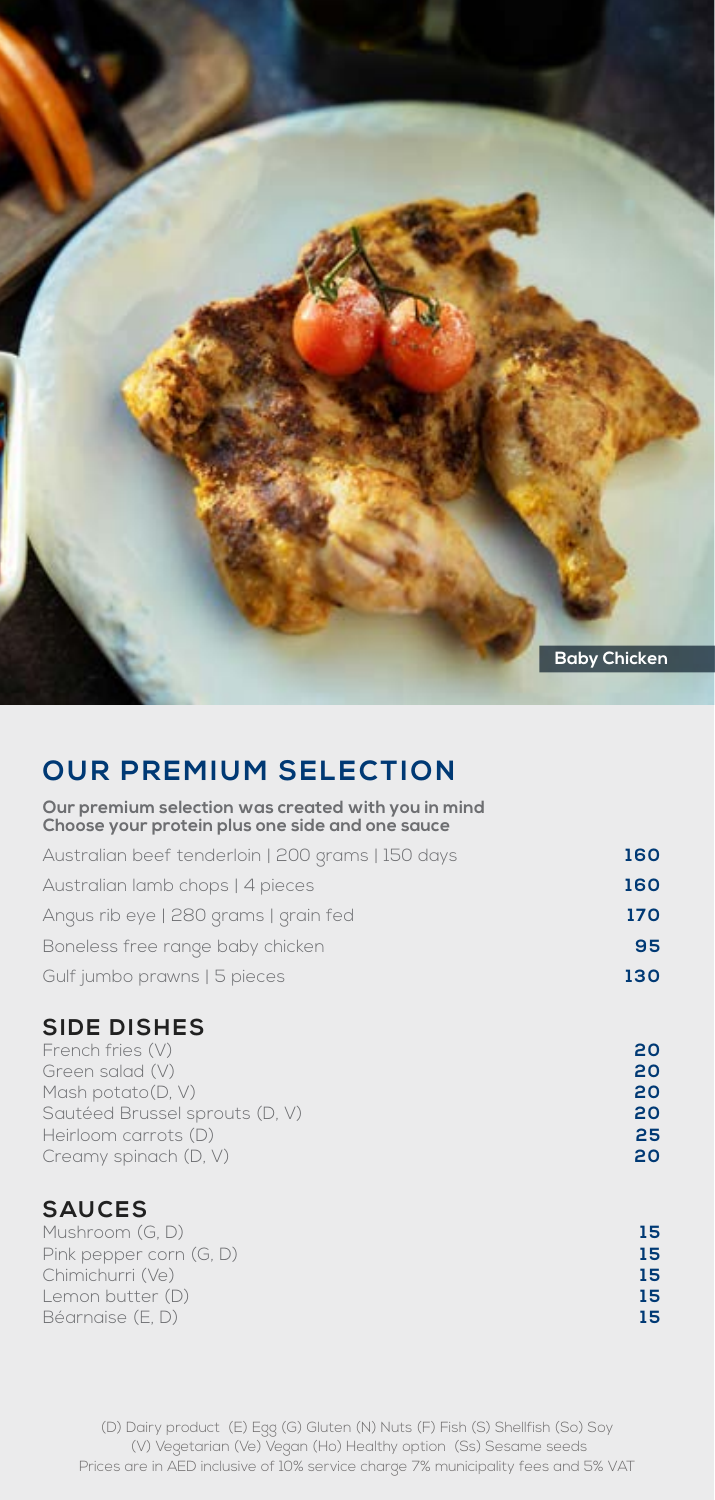

## **DESSERTS**

| <b>CHEESE PLATTER (G. N)</b><br>Brie   Camembert   mature Cheddar                          | 55  |
|--------------------------------------------------------------------------------------------|-----|
| <b>COCONUT PAVLOVA (E.D. N)</b><br>Exotic cream   vanilla chantilly   fresh mango   fruits | 45  |
| <b>VISTA CHEESE CAKE (G, D, E, N)</b><br>Honey   lime   raspberry coulis   crunchy crumble | 45  |
| <b>MANJARI CHOCLATE BROWNIES (G, D, E, N)</b><br>Vanilla ice cream   salted caramel sauce  | 45  |
| <b>FRUIT PLATTER</b><br>Watermelon   pineapple   rock melon   honey dew   berries          | 45. |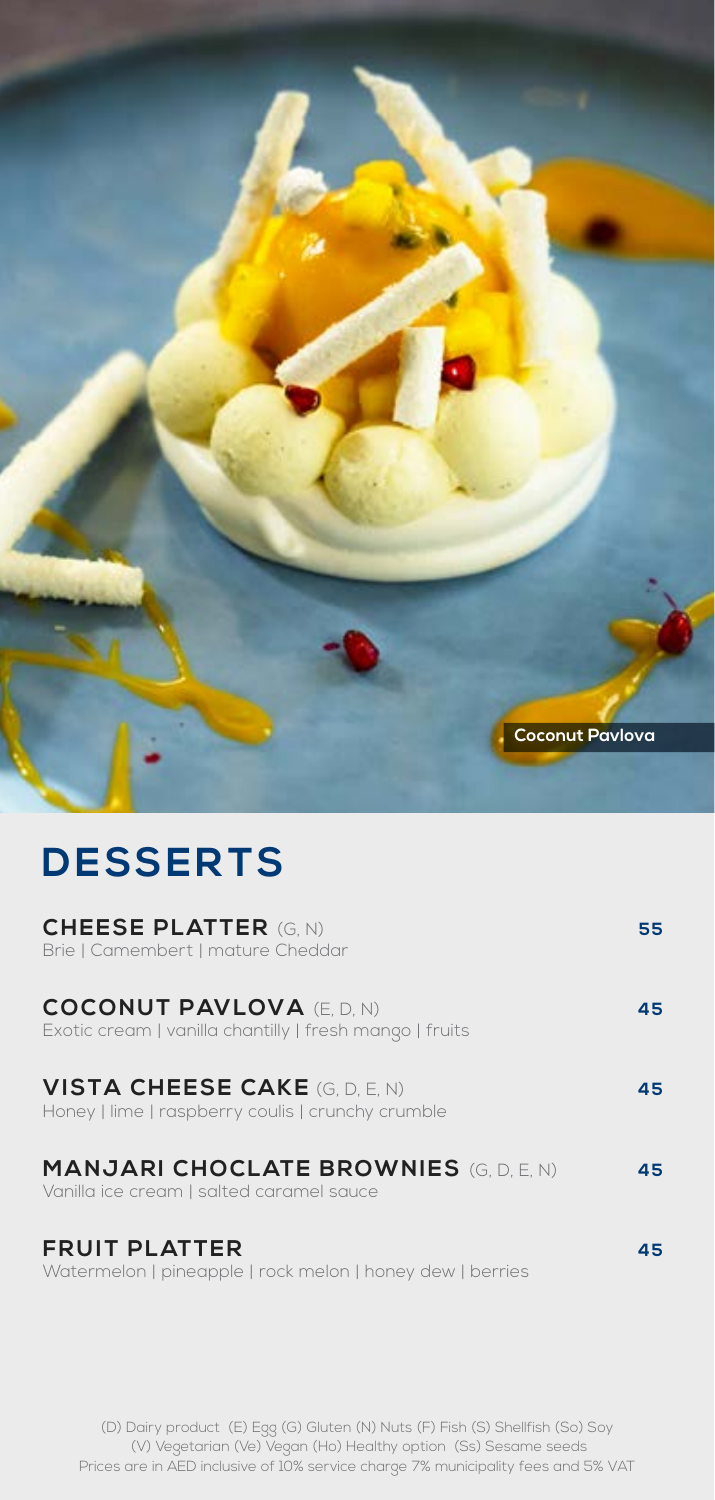

# S -RESTAURANT & TERRACE

# **BEVERAGE MENU**

- Ernest Hemingway "I drink to make other people more interesting." - Ernest Hemingway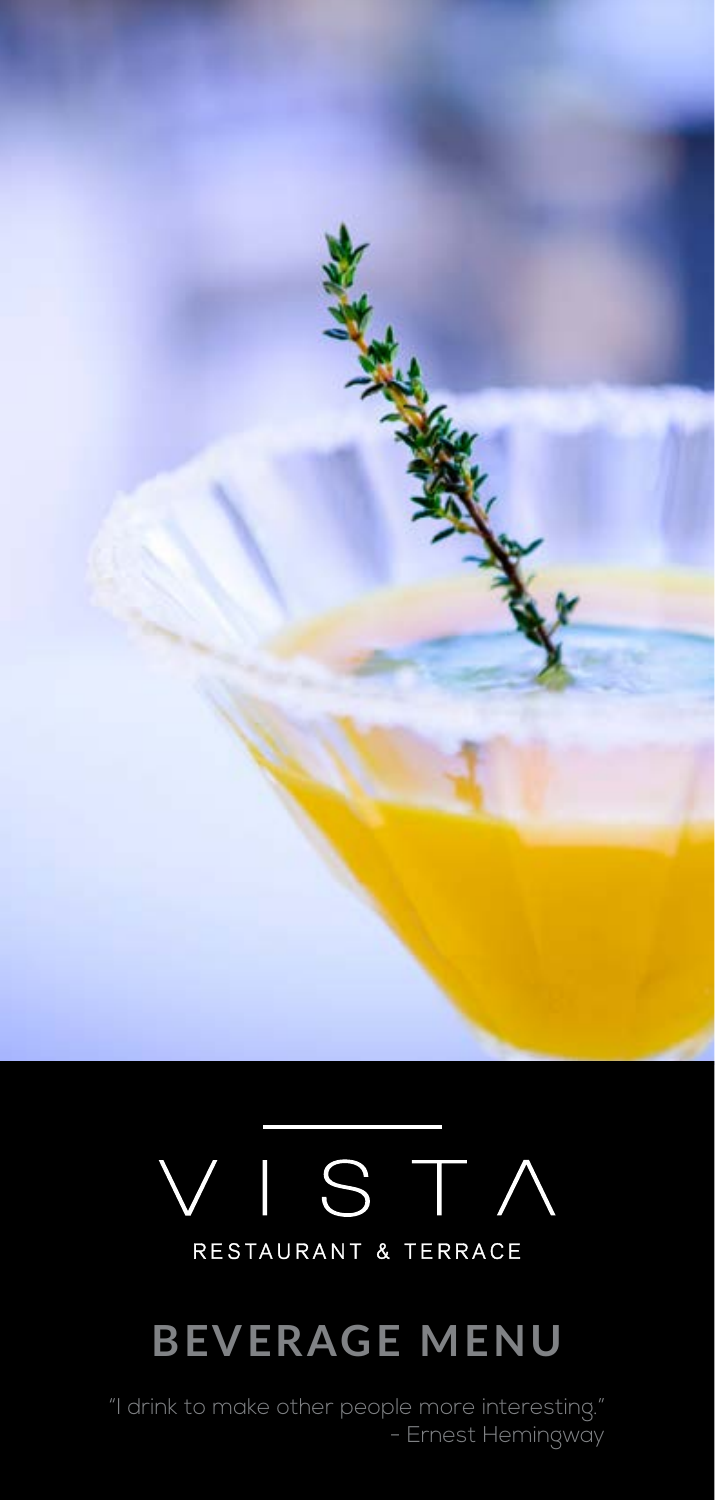### **BARTENDER SIGNATURES**

#### **BLACK FOREST MOJITO 65**

Berry infused gin | Lime | Mint leaves | Topped with Soda

A moment on the lips is a lifetime on the likes. It's refreshing and sweet and it's something you know you'll like to have as a treat.

**VISTA 85** Vodka | Aperol | Lychee Purée | Lemon Juice Topped With Sparkling Wine

"a Pleasing View" yes it's one of the meanings of Vista, and how better to express that with a tall sparkling cocktail whose taste is more than a Vista view.

#### **MASTER OF MANHATTAN** 130

Woodford Reserve | Antica Formula | Angostura Bitters Amaro Cherry

There is nothing to say. My Manager said it's the master of Manhattans. Let's not argue and just enjoy a piece of perfection

#### **WHISKEY RONI 75**

Johnnie Walker Red Label | Campari | Martini Rosso

It works, its different, it's a twist on a Negroni! If you could figure that one out you need to have two.

#### **BRAZILIAN BEET** 70

Beetroot infused Cachaça | Lime Juice | Brown Sugar

Why not, have you tried Beetroot and Cachaça, it gives a little colour to the mix and increases your vegetable intake for the day, Win Win

#### **MEETING MINUTES 95**

Vodka | Gin | Tequila | White Rum | Lemon Juice Peach Schnapps | Passion Fruit Syrup

Now you have a perfect excuse for a cocktail during lunch. "I'm taking meeting minutes boss", Why would boss think otherwise. Vista takes no responsibility for any job losses due to taking minutes cocktail.

#### **TIKI FEST 85**

White Rum | Southern Comfort | Orange & Pineapple Juice Lime Juice Sugar Syrup

It's a Tiki drink, what more do you expect from the name, except that it is amazing. You judge for yourself

#### **HOT STUFF 65**

Tequila | Apple Juice | Mint leaves | Lime Juice Tabasco sugar syrup Just the kick you need for your hot Dubai summer.

#### Prices are in AED inclusive of 10% service charge 7% municipality fees and 5% VAT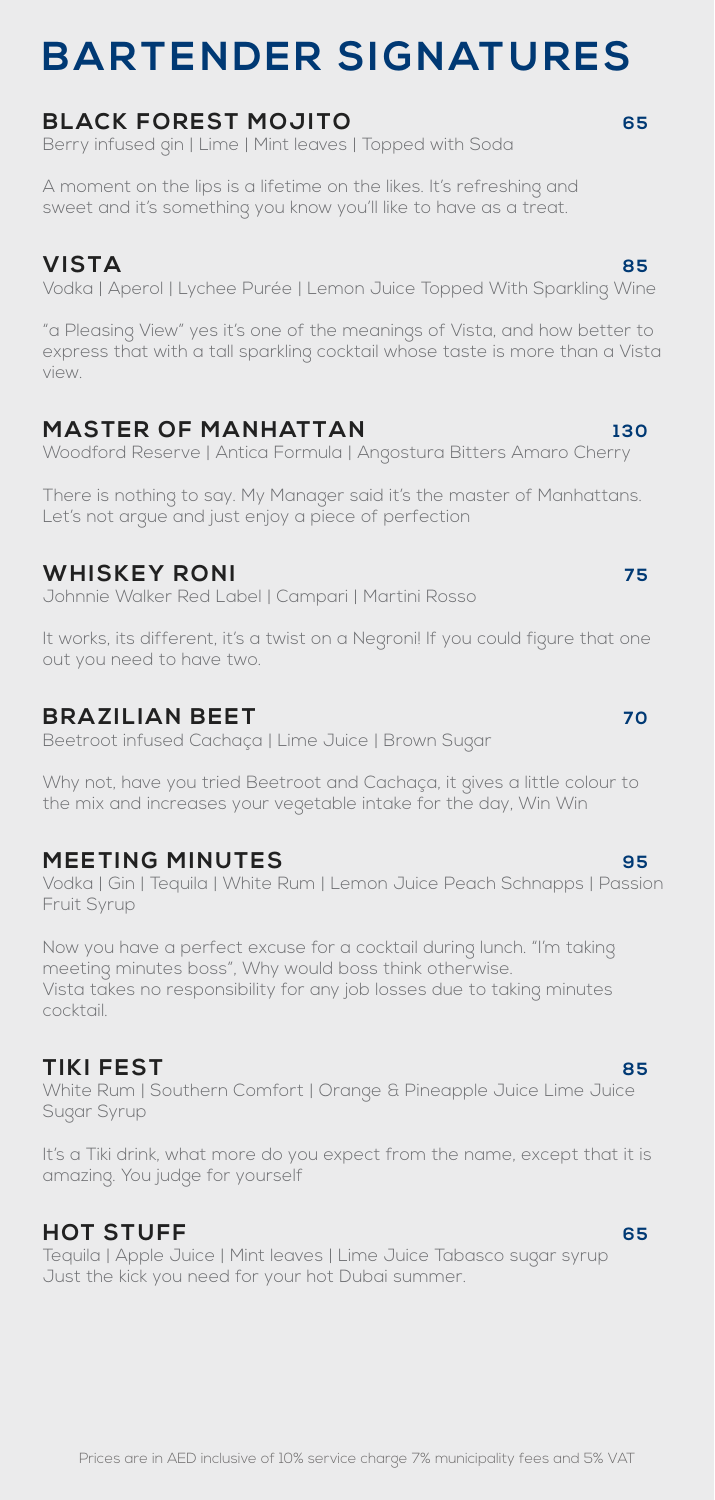## **SOMMELIER SELECTION**

| <b>CHAMPAGNE</b><br>Taittinger Brut, France<br>Taittinger Rosé Brut, France<br>Veuve Clicquot, Yellow Label Brut, France                                                                                                 | <b>GLASS</b><br>125  | <b>BOTTLE</b><br>690<br>720<br>1.250 |
|--------------------------------------------------------------------------------------------------------------------------------------------------------------------------------------------------------------------------|----------------------|--------------------------------------|
| <b>SPARKLING WINE</b><br>Prosecco, Amore di Amanti, Italy                                                                                                                                                                | 60                   | 290                                  |
| <b>WHITE WINE</b><br>Marius, Vermentino, France<br>Ken Forrester Petit Chenin Blanc, South Africa<br>Alois Laeder Riff Pinot Grigio, Italy<br>Oyster Bay Sauvignon Blanc, New Zealand<br>Moreau et Fils, Chablis, France | 50<br>55<br>65<br>75 | 240<br>270<br>320<br>350<br>470      |
| <b>ROSÉ WINE</b><br>Kumala Rosé, South Africa<br>Marius, By M Chapoutier, Rosé France                                                                                                                                    | 50<br>55             | 240<br>250                           |
| <b>RED WINE</b><br>Moulin De Gassac Classic Rouge, France<br>Santa Julia, Malbec, Argentina<br>Fleur Du Cap, Cabernet Sauvignon, South Africa<br>Torres Atrium, Merlot, Spain<br>Ruffino, Chianti, Italy                 | 50<br>55<br>65<br>85 | 240<br>250<br>300<br>370<br>350      |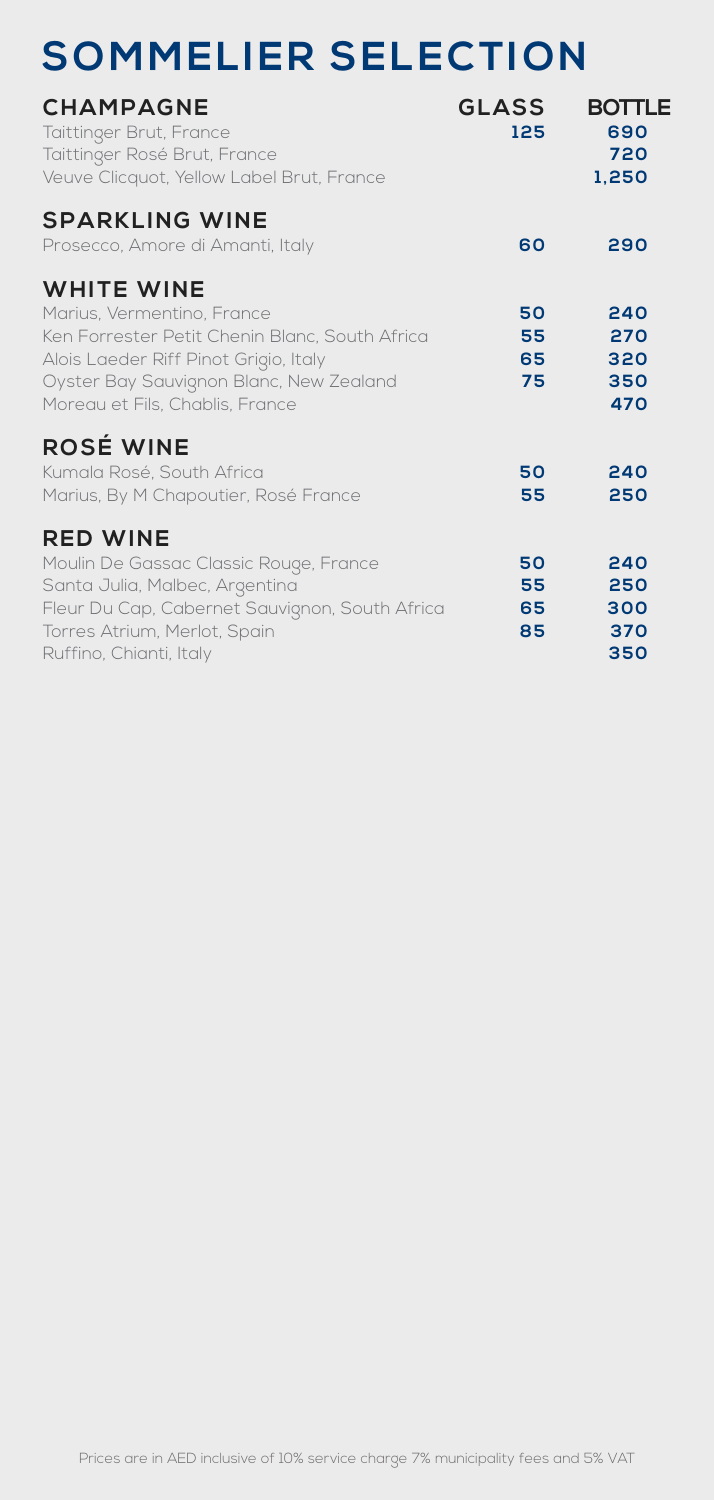### **BEERS**

| <b>DRAUGHTS</b> | <b>Half Pint</b> | Pint |
|-----------------|------------------|------|
| Heineken        | 45               | 50   |
| Peroni          | 48               | 58   |
| Tiger           | 45               | 50   |
| Asahi           | 45               | 58   |

| <b>BOTTLED</b>        | <b>Bottle</b> |
|-----------------------|---------------|
| Corona                | 46            |
| Budweiser             | 46            |
| <b>Becks</b>          | 46            |
| Heineken              | 46            |
| Stella Artois         | 46            |
| Asahi                 | 46            |
| Amstel Light          | 46            |
| Franziskaner 50cl     | 46            |
| Peroni                | 48            |
| <b>Bulmer's Cider</b> | 65            |

## **SPIRIT MENU**

| <b>VODKA</b>                | 30ml |
|-----------------------------|------|
| Stolichnaya, Russia         | 40   |
| Absolut Blue, Sweden        | 45   |
| Ciroc, France               | 65   |
| Grey Goose, France          | 80   |
| Grey Goose VX, France       | 105  |
| Ketel One. Netherlands      | 50   |
| U'Luvka, Poland             | 70   |
| Belvedere, Poland           | 85   |
| Crystal Head, Canada        | 88   |
| Chase Vodka, United Kingdom | 70   |
| Zubrowka, Poland            | 60   |
| Roberto Cavalli, Italy      | 125  |
| Beluga Noble, Russia        | 70   |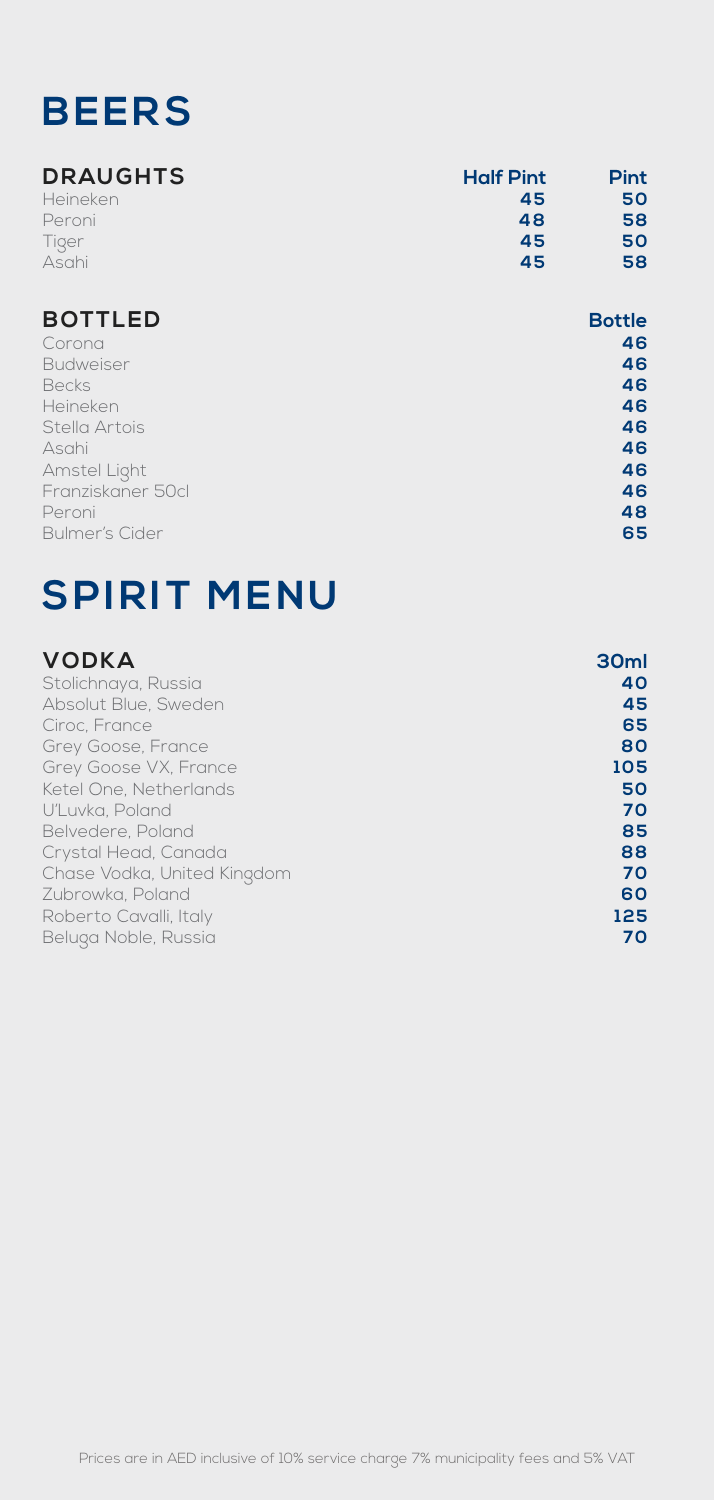## **BOTANICAL MENU**

| <b>UNITED KINGDOM</b>                                                            | 30ml     |
|----------------------------------------------------------------------------------|----------|
| Tanqueray - Coriander, Angelica root                                             | 40       |
| Bombay Sapphire - Dried Citrus                                                   | 40       |
| Beefeater 24 - Dried Citrus Peel                                                 | 55       |
| Willams Elegant - Citrus Peel, Elderflower                                       | 60       |
| Tanqueray n 10 - Angelica Root<br>Williams Great British - Apple, Nutmeg, Citrus | 60<br>55 |
| Bulldog - Fresh Floral                                                           | 55       |
| Opihr Spiced - Earthy, Spicy                                                     | 70       |
| Bloom Gin - Honey Suckle, Strawberry                                             | 60       |
| Sacred Orris - Mild, Floral                                                      | 70       |
| Edgerton Pink - Tropical Fruit Notes                                             | 95       |
| Plymouth- Coriander, Cardamom                                                    | 65       |
| Sipsmith Sloe - Black, Red Berries                                               | 65       |
| Hayman's Old Tom - Spicy Notes                                                   | 60       |
| <b>SCOTLAND</b>                                                                  |          |
| Hendrick's - Rose, Cucumber                                                      | 60       |
| Caorunn - Citrus, Bitters                                                        | 70       |
| The Botanist                                                                     | 65       |
| <b>SOUTH AFRICA</b>                                                              |          |
| Gin Step 5 - Lemon Grass, Seville Orange                                         | 55       |
| <b>FRANCE</b>                                                                    |          |
| Diplôme - Juniper, Citrus Peels                                                  | 70       |
| <b>SPAIN</b>                                                                     |          |
| Gin Mare - Spicy, Smooth, Thyme, Rosemary, Basil                                 | 75       |
|                                                                                  |          |
| <b>ITALY</b>                                                                     |          |
| Malfy - Citrus                                                                   | 50       |
| <b>JAPAN</b>                                                                     |          |
| Nikka Coffey, Amanatsu - Zesty Citrus, Apple                                     | 65       |
|                                                                                  |          |
| <b>GERMANY</b>                                                                   |          |
| Monkey 47 - Fresh Citrus, Pine                                                   | 80       |
| Ferdinand Saar dry - Lemon, Thyme<br>Ferdinand Quince - Sweet Quince             | 90<br>90 |
|                                                                                  |          |
| <b>PERU</b>                                                                      |          |
| Gin'ca - Sweet Lime, Lemon Verbena                                               | 60       |
| <b>AUSTRALIA</b>                                                                 |          |
| West Winds Sable - Spicy, Creamy                                                 | 75       |
|                                                                                  |          |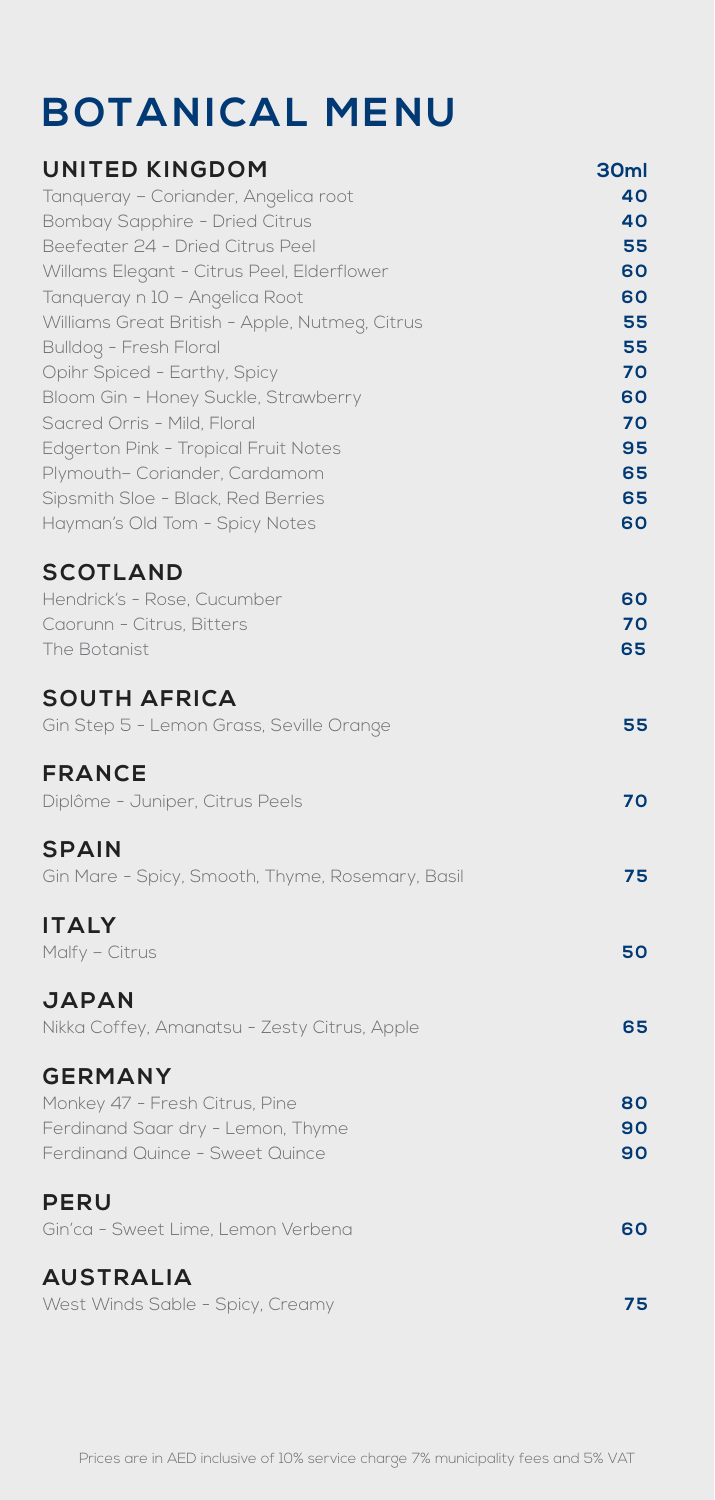| <b>TEQUILA</b>                  | 30ml |
|---------------------------------|------|
| El Jimador Blanco               | 40   |
| El Jimador Reposado             | 40   |
| José Cuervo Silver              | 45   |
| Herradura Silver                | 65   |
| Herradura Añejo                 | 78   |
| Don Julio Blanco                | 75   |
| Don Julio Reposado              | 80   |
| Don Julio Añjeo                 | 85   |
| Patrón Silver                   | 75   |
| Patrón Reposado                 | 90   |
| Patrón Añjeo                    | 100  |
| Patrón XO Café                  | 50   |
| <b>RUM</b>                      | 30ml |
| Bacardi Blanca                  | 40   |
| Bacardi Carta Negra             | 40   |
| Bacardi 8 Years old             | 58   |
| Brugal Ron Gran Reserve Familia | 64   |
| Havana Club 7                   | 60   |
| Barbancourt Rhum                | 85   |
| Pyrat                           | 70   |
| Ron Zacappa 23 Years old        | 99   |
| Bambu                           | 50   |
| Diplamatico                     | 60   |
| Mount Gay Eclipse               | 60   |
| Takamaka Coco                   | 60   |
| Cachaça 51                      | 45   |
| <b>COGNAC   BRANDY</b>          | 30ml |
| Hennessy VS                     | 65   |
| Hennessy VSOP                   | 100  |
| Hennessy XO                     | 210  |
| <b>Hennessy Paradise</b>        | 435  |
| Rémy Martin XO                  | 245  |

| Martell XO              | 195 |
|-------------------------|-----|
| Martell Grand Extra .   | 400 |
| Torres Jaime I 30 Years | 85  |
| Grappa Nonnino          | 195 |
|                         |     |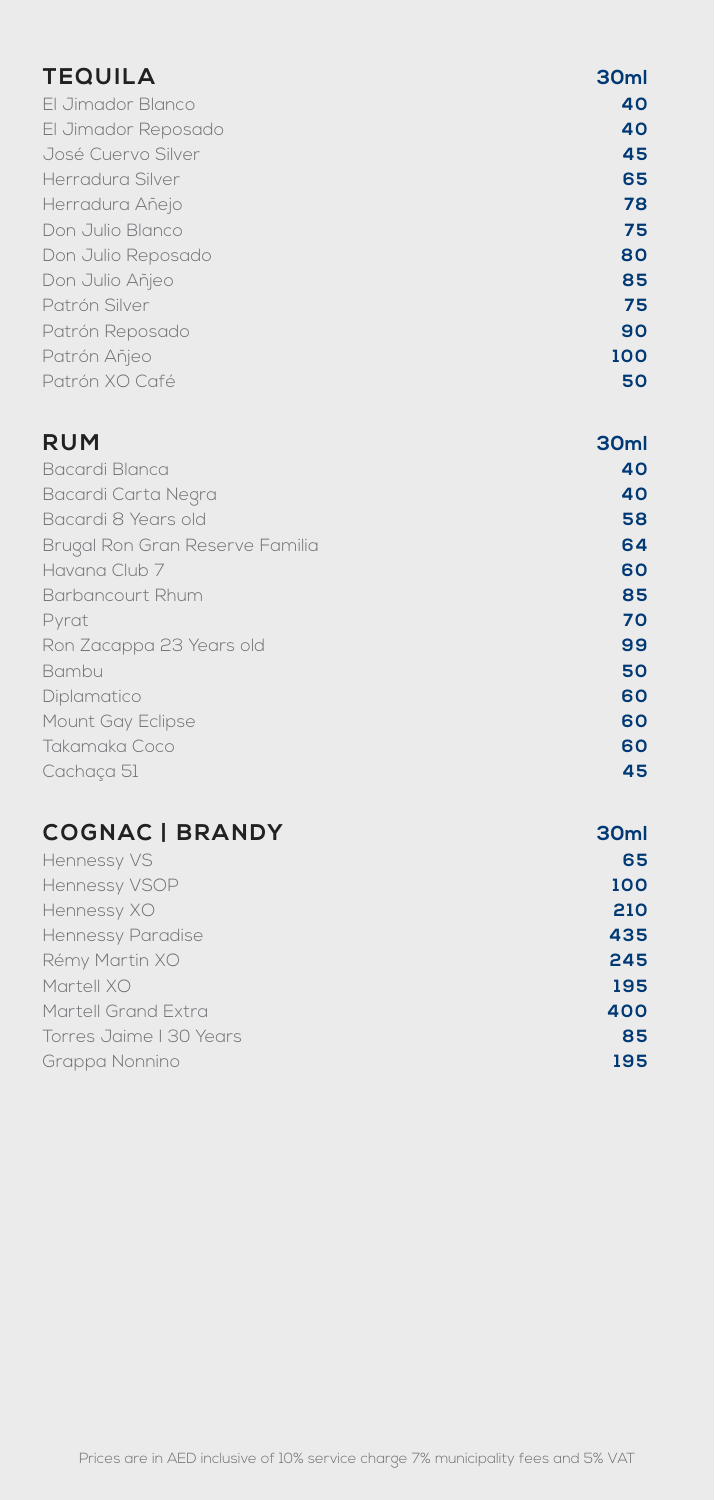## **WHISKY**

#### **BLENDED SCOTCH 30ml**

| Chivas Regal 12 Years Old   | 70  |
|-----------------------------|-----|
| Chivas Regal 18 Years Old   | 140 |
| Royal Salute 21 Years Old   | 320 |
| Dewar's 12 Years Old        | 70  |
| Dewar's 18 Years            | 140 |
| Johnnie Walker Red Label    | 40  |
| Johnnie Walker Black        | 70  |
| Johnnie Walker Double Black | 75  |
| Johnnie Walker Platinum     | 110 |
| Johnnie Walker Blue         | 350 |
| Ballantine's 17 Years Old   | 105 |
| Ballantine's 21 Years Old   | 140 |
| Ballantine's 30 Years Old   | 150 |
|                             |     |

### **SINGLE MALTS**

### **SPEYSIDE** 30ml

| Macallan 12 Years Old    | 75  |
|--------------------------|-----|
| Dalmore 12 Years Old     | 95  |
| Dalmore 15 Years Old     | 140 |
| Glenfiddich 12 Years Old | 70  |
| Glenfiddich 18 Years Old | 90  |
|                          |     |

| <b>HIGHLANDS</b>           | 30 <sub>ml</sub> |
|----------------------------|------------------|
| Highland Park 12 Years Old | 75               |
| Highland Park 18 Years Old | 150              |
| Glenmorangie Original      | 65               |
| Glenmorangie 18 Years Old  | 140              |

### **I SLAY 30ml**

| lagavulin 16 Years Old | 170 |
|------------------------|-----|
| Laphroaig 10 Years Old | 85  |
| Jura Prophecy          | 105 |
| Jura 12 Years Old      | 85  |

| <b>AMERICAN BOURBON</b> | 30 <sub>ml</sub> |
|-------------------------|------------------|
| Woodford Reserve        | 60               |
| Maker's Mark            | 65               |
| Jim Beam                | 40               |
| Jack Daniel's           | 60               |
| <b>Bulleit</b>          | 65               |
| <b>Bulleit Rye</b>      | 70               |
| Knob Creek              | 80               |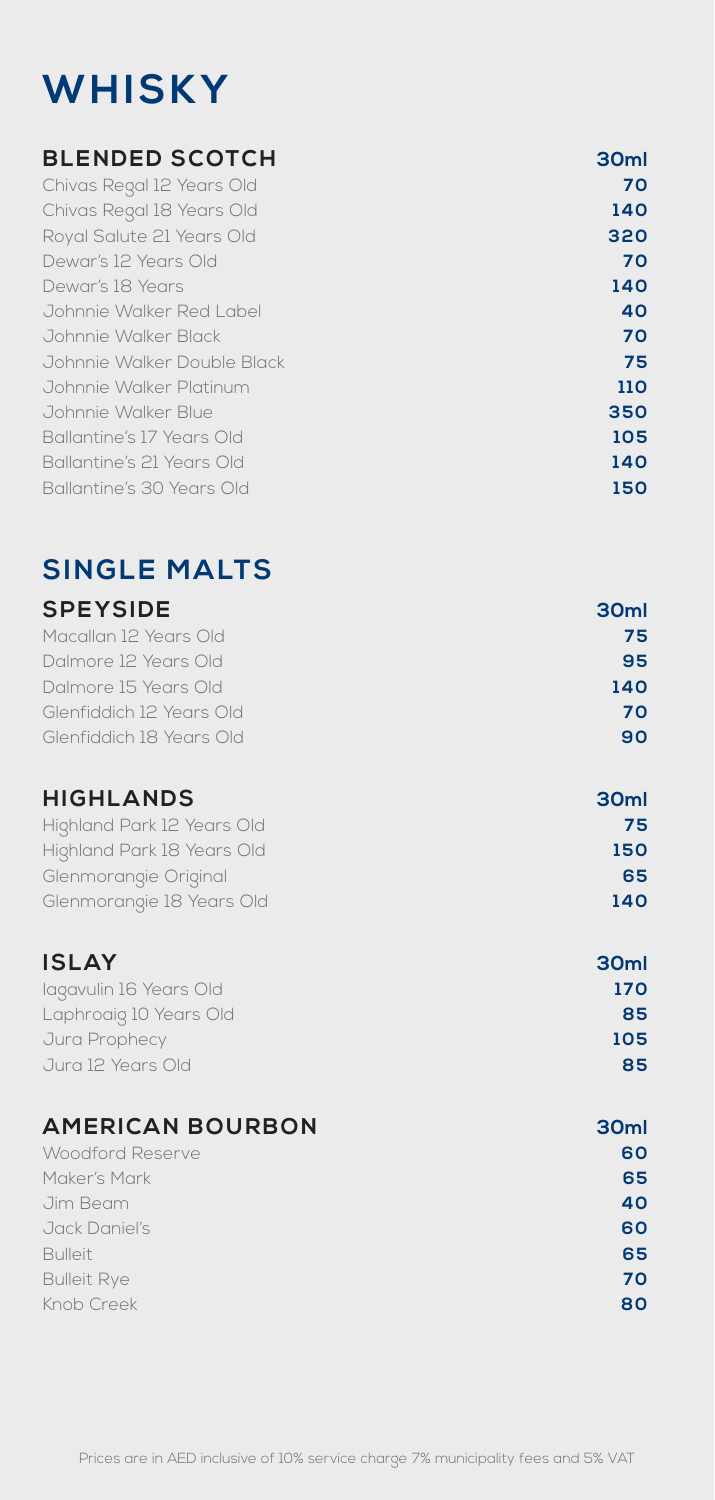| <b>CANADIAN WHISKEY</b><br>Crown Royal<br>Canadian Club                                               | 30ml<br>50<br>70                          |
|-------------------------------------------------------------------------------------------------------|-------------------------------------------|
| <b>JAPANESE WHISKEY</b><br>Nikka Pure Malt                                                            | 30ml<br>70                                |
| <b>IRISH WHISKEY</b><br>Connemara<br><b>Bushmills</b><br>John Jameson's<br><b>Teeling Single Malt</b> | 30 <sub>ml</sub><br>130<br>85<br>55<br>70 |
| <b>APERITIF   LIQUEURS</b><br>Campari                                                                 | 30ml<br>45                                |
| Aperol<br>Martini Rosso, Bianco, Extra Dry                                                            | 45<br>45                                  |
| Antica Formula                                                                                        | 60                                        |
| Mancino Secco<br>Mancino Bianco                                                                       | 45<br>45                                  |
| Punt E Mes                                                                                            | 60                                        |
| <b>Baileys</b>                                                                                        | 45                                        |
| Kahlúa                                                                                                | 45                                        |
| Jägermeister                                                                                          | 45                                        |
| Sambuca                                                                                               | 45                                        |
| <b>Grand Marnier</b><br>Absinth                                                                       | 45<br>45                                  |
| Pimm's                                                                                                | 45                                        |
| Malibu                                                                                                | 45                                        |
| Amarula                                                                                               | 45                                        |
| Frangelico                                                                                            | 45                                        |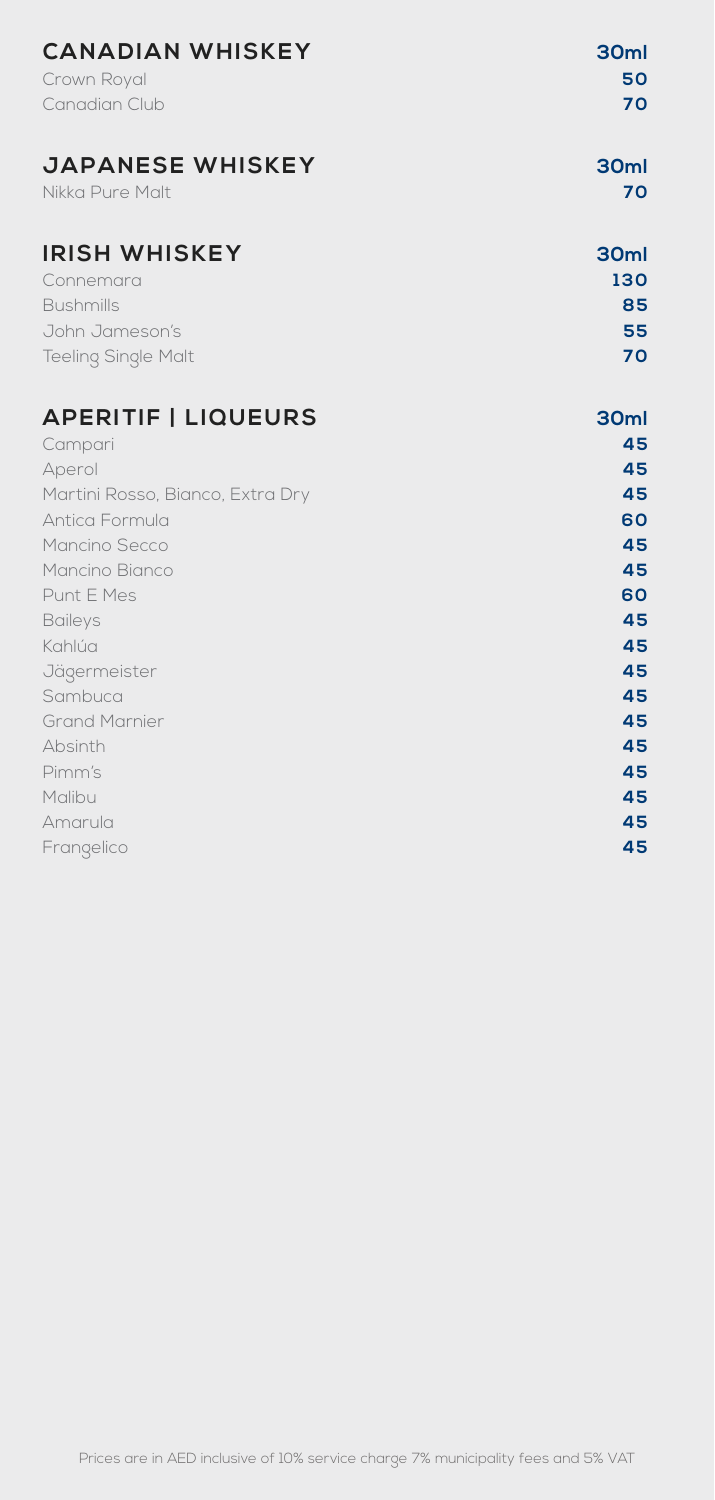## **NON-ALCOHOLIC**

| <b>JUICE</b><br>Orange, Pineapple, Apple, Cranberry                                                                                           | 25                               |
|-----------------------------------------------------------------------------------------------------------------------------------------------|----------------------------------|
| <b>BOTTLED WATER</b><br>Acqua Panna 500ml<br>Acqua Panna 750ml<br>San Pelligrino 500ml<br>San Pelligrino 750ml<br>Masafi 500ml<br>Masafi 1.5I | 25<br>35<br>25<br>35<br>15<br>20 |
| <b>SOFT DRINKS</b><br>Coca Cola, Coca Cola Diet, Coca Cola Zero, Sprite, Fanta Orange<br>Schweppes Tonic Water, Soda Water, Ginger Ale        | 20                               |
| Red Bull Energy Drink, Red Bull Sugar Free                                                                                                    | 30                               |
| <b>PREMIUM FRANKLIN TONICS</b>                                                                                                                | 30                               |

### **COFFEE AND TEA**

| <b>TEA</b>                                                    | 30 |
|---------------------------------------------------------------|----|
| Royal Breakfast, Earl Grey, Moroccan, Chamomile, Happy Forest |    |
| Coffee                                                        |    |
| Single Espresso                                               | 25 |
| Double Espresso                                               | 30 |
| Coffee Press                                                  | 35 |
| Americano                                                     | 30 |
| Cappuccino                                                    | 30 |
| Latte or Iced Latte                                           | 30 |
| <b>Turkish Coffee Single</b>                                  | 30 |
| Turkish Coffee Double                                         | 35 |

#### **10 AED per item surcharge will be applied to all coffee and tea order after 8pm daily**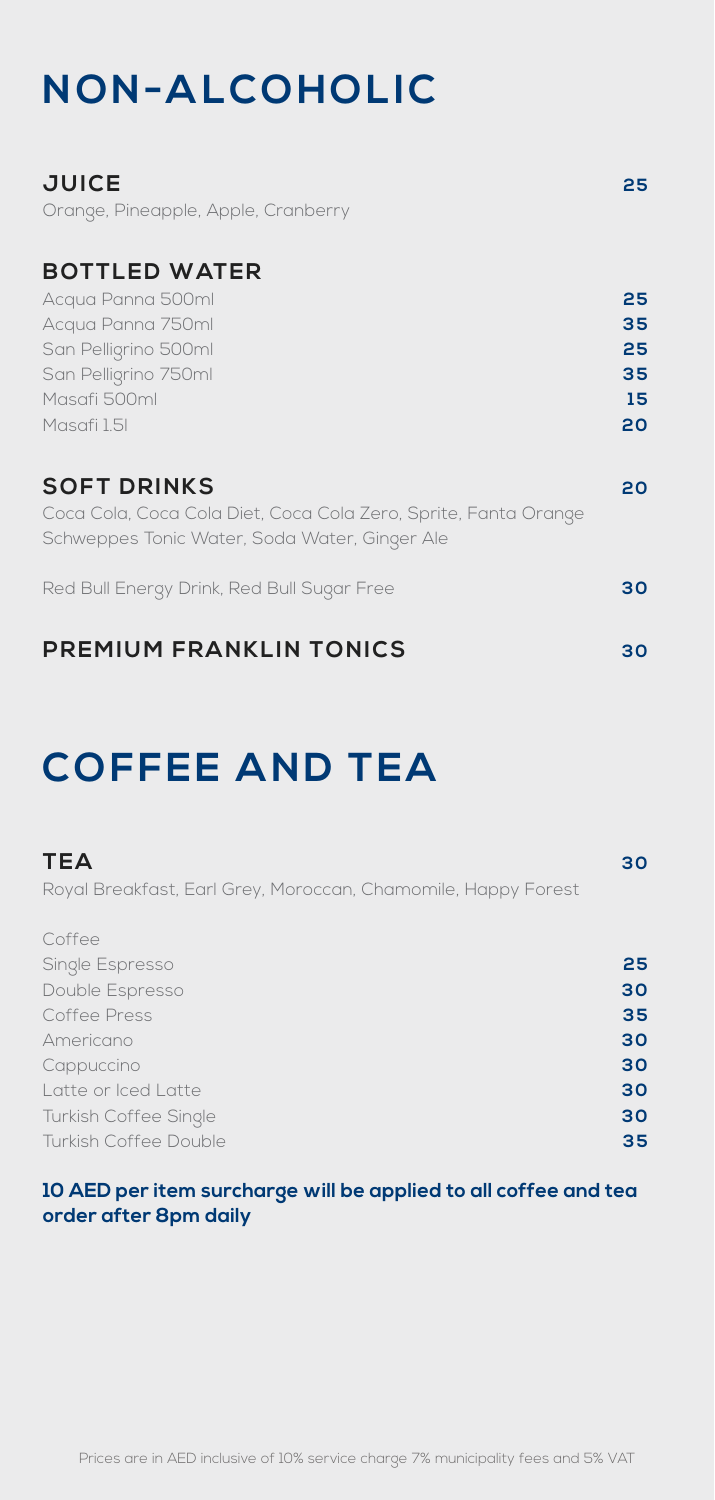

# $|S T|$ RESTAURANT & TERRACE

**CIGARETTE & SHISHA MENU**